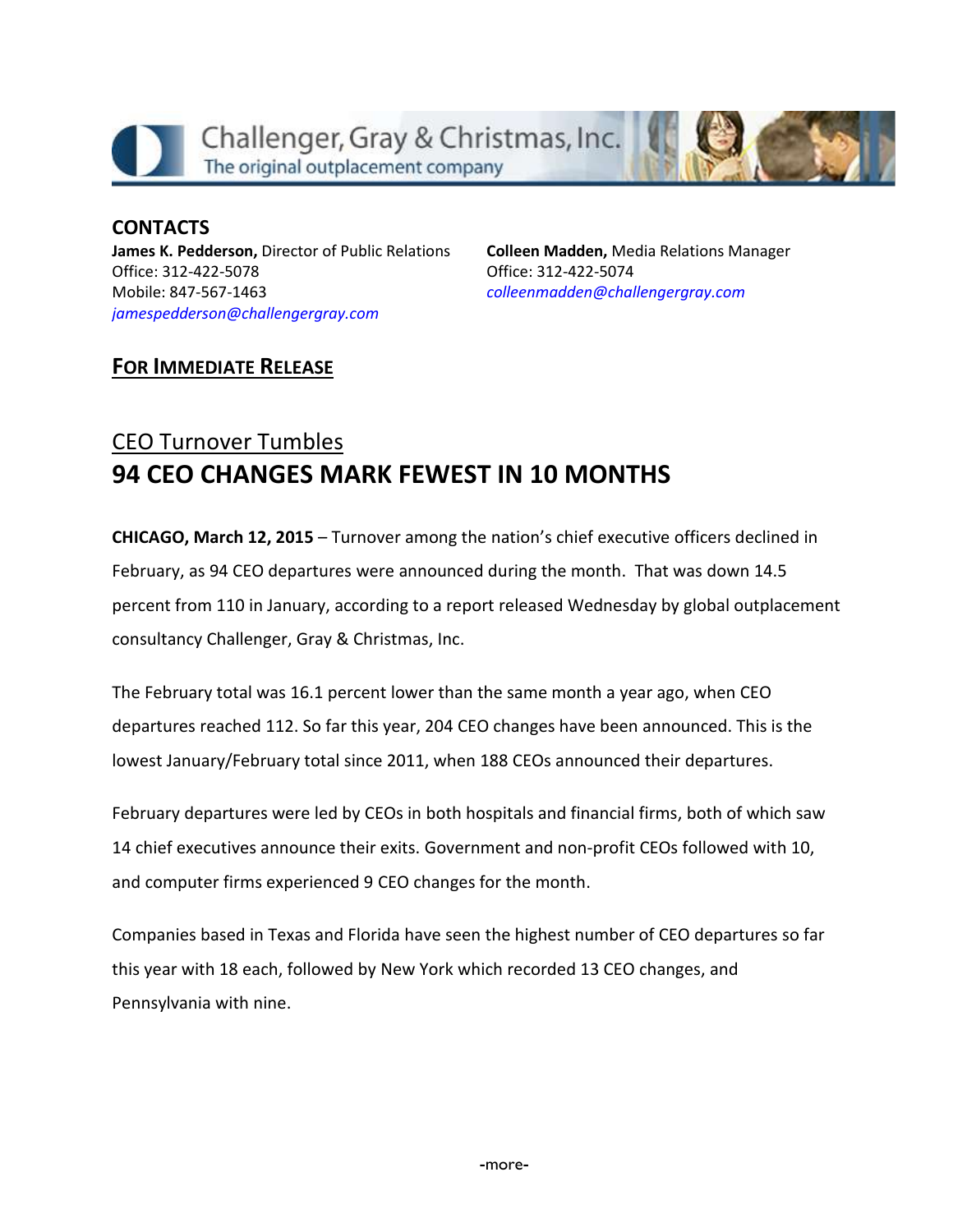The most commonly cited reason for CEO departures this year has been "stepping down," which was the language used in 56 announcements. These executives remain with the company in some capacity as Chairmen, board members, or some other executive position.

In February, retirement was the most oft-cited reason for departure, with 26 CEOs using this explanation. That brings the two-month total to 44. Meanwhile, 53 chief executives have resigned, so far this year; 22 found new positions in other companies, including 13 who were named CEO; and seven CEOs left under a cloud, having been ousted, removed due to scandal, or left amid conflict with the board.

So far this year, 159 CEO replacements have been recorded. Of those, 75 are from outside the company, 17 of whom were former CEOs elsewhere. Of those replacements who came from within the organization, sixteen Chairmen or board members took over the CEO role, 3 on an interim basis.

|              |                     |    |                | <b>Total</b> |               | 75          |         |
|--------------|---------------------|----|----------------|--------------|---------------|-------------|---------|
| <b>Total</b> |                     | 84 | 7              |              |               |             |         |
| Internal     | Other               | 23 | $\overline{2}$ |              | Other         | 41          | 1       |
|              | Other C-Level       | 8  |                |              | Other C-Level | 2           |         |
|              | President           | 8  |                |              | EVP/SVP/VP    | 9           |         |
|              | EVP/SVP/VP          | 7  |                | External     |               |             |         |
|              | <b>CFO</b>          | 5  |                |              | <b>CFO</b>    | $\mathbf 0$ |         |
|              | <b>COO</b>          | 17 | 1              |              | COO           | 6           |         |
|              | <b>Board Member</b> | 7  | 1              |              | CEO           | 17          |         |
|              | Chairman            | 9  | 3              |              |               |             |         |
|              |                     |    | Interim        |              |               |             | Interim |

#### CEO Replacements, Jan-Feb 2015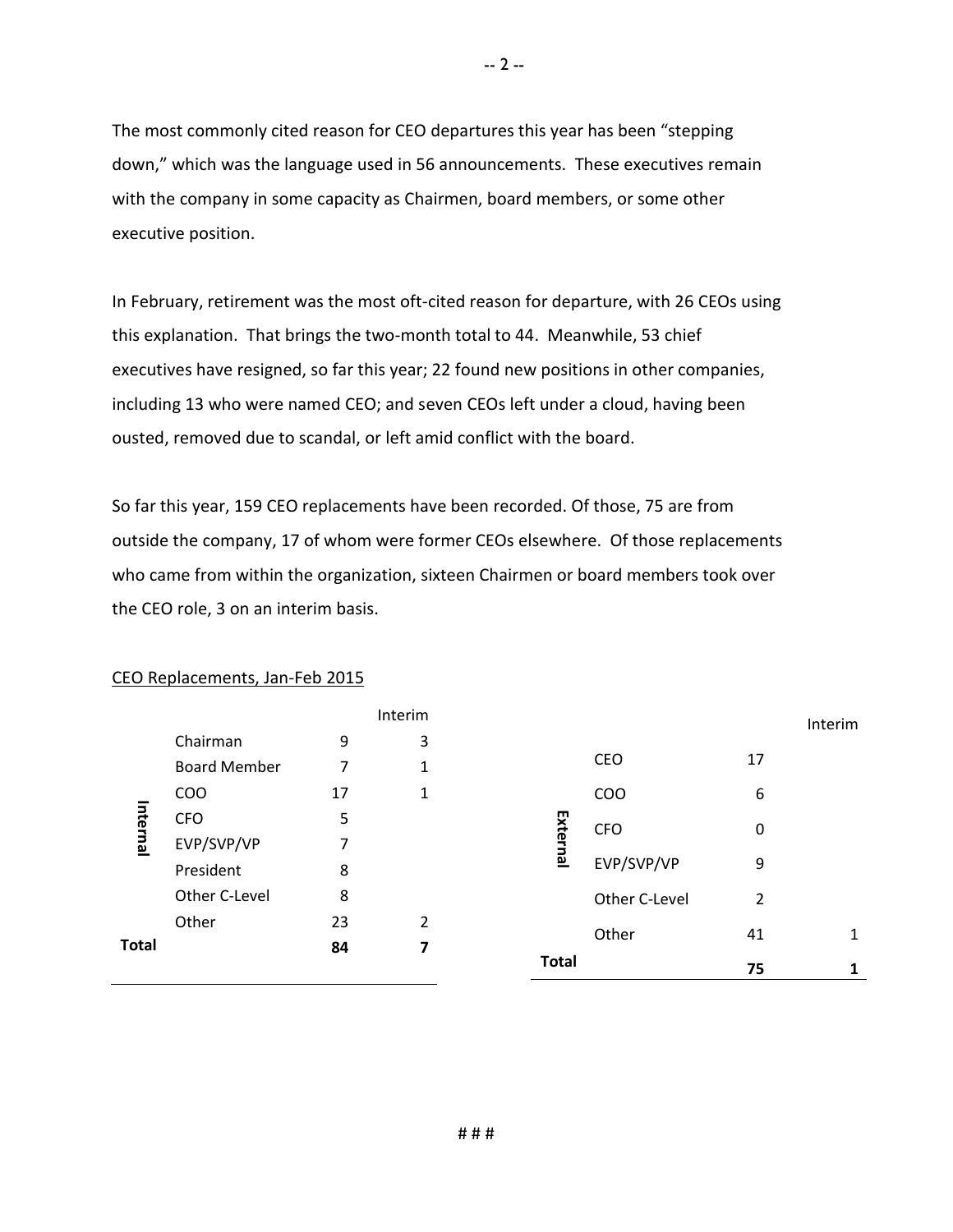

#### **CHIEF EXECUTIVE DEPARTURES**

|                 | 2015 | 2014  | 2013  | 2012  | 2011  | 2010  | 2009  | 2008  |
|-----------------|------|-------|-------|-------|-------|-------|-------|-------|
| January         | 110  | 131   | 113   | 123   | 96    | 89    | 113   | 134   |
| February        | 94   | 112   | 110   | 104   | 92    | 132   | 82    | 114   |
| <b>March</b>    |      | 123   | 86    | 94    | 99    | 119   | 114   | 123   |
| <b>April</b>    |      | 94    | 94    | 90    | 103   | 101   | 78    | 112   |
| May             |      | 98    | 104   | 99    | 103   | 125   | 115   | 115   |
| June            |      | 103   | 94    | 99    | 113   | 107   | 105   | 126   |
| July            |      | 105   | 128   | 83    | 104   | 88    | 126   | 124   |
| <b>August</b>   |      | 119   | 113   | 104   | 104   | 95    | 101   | 144   |
| September       |      | 124   | 107   | 95    | 108   | 111   | 105   | 140   |
| October         |      | 122   | 104   | 108   | 91    | 81    | 89    | 125   |
| <b>November</b> |      | 103   | 94    | 112   | 82    | 79    | 94    | 104   |
| <b>December</b> |      | 107   | 99    | 103   | 83    | 107   | 105   | 123   |
| <b>TOTAL</b>    | 204  | 1,341 | 1,246 | 1,214 | 1,178 | 1,234 | 1,227 | 1,484 |

**Copyright 2015 Challenger, Gray & Christmas, Inc.**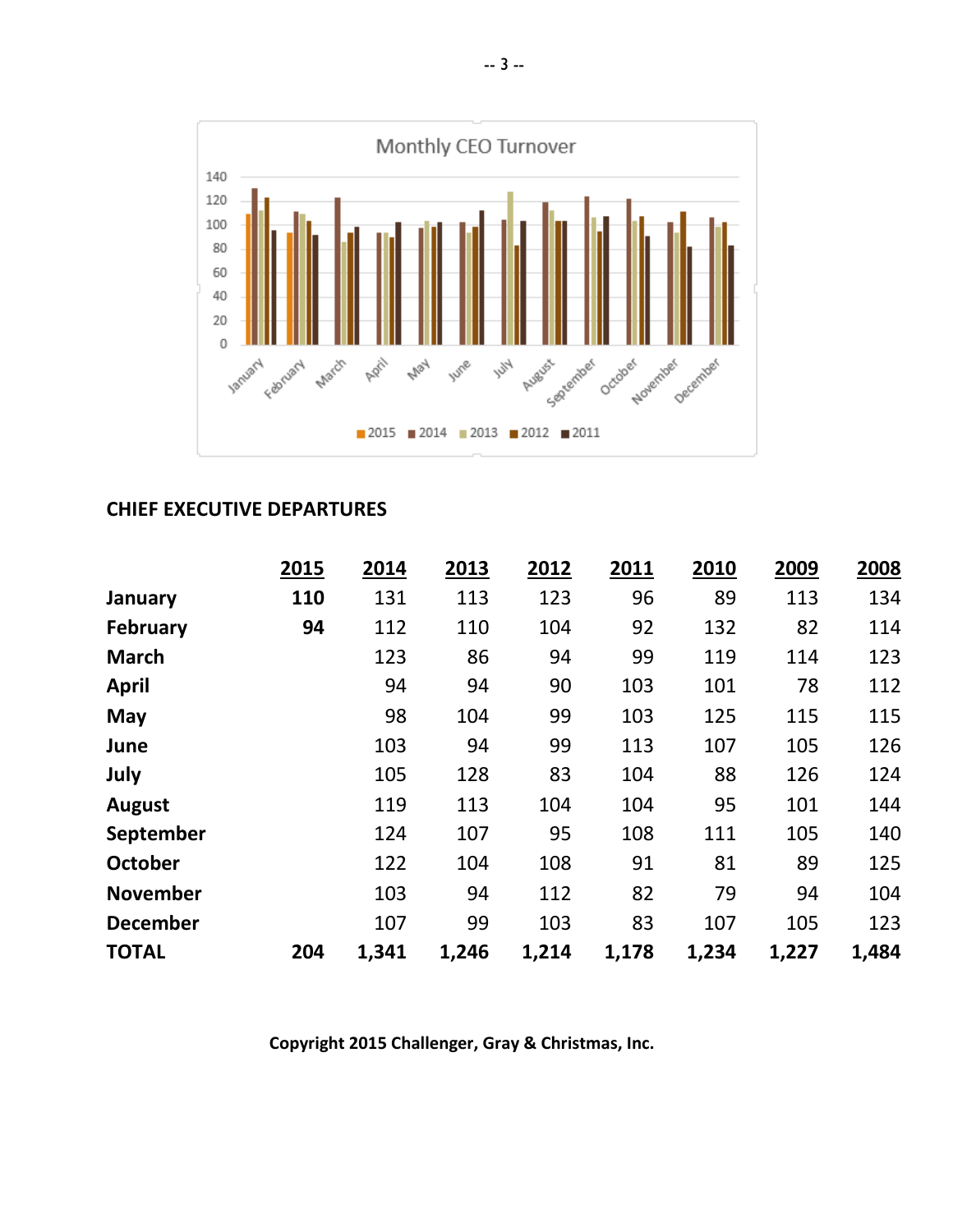#### **CEO DEPARTURES By Industry**

|                              | 14-Feb         | 15-Jan         | 15-Feb         | <b>Jan-Feb 2015</b> | <b>Jan-Feb 2014</b> |
|------------------------------|----------------|----------------|----------------|---------------------|---------------------|
| Aerospace/Defense            | $\overline{2}$ |                |                |                     | $\overline{4}$      |
| <b>Apparel</b>               | $\mathbf{1}$   |                | $\overline{3}$ | 3                   | $\overline{2}$      |
| <b>Automotive</b>            | $\mathbf{1}$   | $\overline{2}$ | $\mathbf{1}$   | $\overline{3}$      | $\mathbf{1}$        |
| <b>Chemical</b>              |                |                | $\mathbf{1}$   | $\mathbf{1}$        | $\pmb{0}$           |
| <b>Commodities</b>           |                |                |                |                     | $\pmb{0}$           |
| Computer                     | 16             | 9              | $\overline{4}$ | 13                  | 26                  |
| <b>Construction</b>          | $\overline{2}$ | $\mathbf{1}$   | $\overline{2}$ | $\overline{3}$      | $\overline{4}$      |
| <b>Consumer Products</b>     | $\mathbf 1$    | $\overline{4}$ | $\mathbf{1}$   | 5                   | $\overline{4}$      |
| <b>Electronics</b>           | $\overline{2}$ | $\overline{1}$ |                | $\mathbf{1}$        | 5                   |
| <b>Energy</b>                | 3              | 7              | $\mathbf{1}$   | 8                   | 6                   |
| Entertainment/Leisure        | 9              | 6              | 6              | 12                  | 11                  |
| <b>Financial</b>             | 5              | 10             | 14             | 24                  | 29                  |
| Food                         | $\overline{2}$ | 5              | 5              | 10                  | $\overline{7}$      |
| <b>Government/Non-Profit</b> | 14             | 18             | 10             | 28                  | 36                  |
| <b>Health Care/Products</b>  | 31             | $\overline{4}$ | 9              | 13                  | 55                  |
| Hospitals*                   |                | 12             | 14             | 26                  |                     |
| <b>Industrial Goods</b>      | $\overline{4}$ | 3              |                | $\overline{3}$      | 8                   |
| <b>Insurance</b>             | $\mathbf 1$    |                | $\sqrt{4}$     | $\overline{4}$      | $\mathbf{1}$        |
| Legal                        |                |                |                |                     | $\pmb{0}$           |
| <b>Media</b>                 | $\overline{3}$ | $\overline{4}$ | $\mathbf{1}$   | 5                   | 5                   |
| Pharmaceutical               | $\mathbf 1$    | 6              | $\overline{2}$ | $\,8\,$             | $\boldsymbol{9}$    |
| <b>Real Estate</b>           | $\mathbf 1$    | 3              | 3              | 6                   | $\overline{4}$      |
| <b>Retail</b>                | $\overline{3}$ | 6              | $\overline{2}$ | 8                   | $\overline{7}$      |
| <b>Services</b>              | $\overline{2}$ | 3              | 3              | 6                   | 6                   |
| <b>Telecommunications</b>    | $\mathbf{1}$   | $\mathbf{1}$   | $\overline{2}$ | $\overline{3}$      | $\mathbf{1}$        |
| Transportation               | $\overline{4}$ | 4              | $\overline{2}$ | 6                   | 5                   |
| <b>Utility</b>               | 3              | $\mathbf{1}$   | $\overline{4}$ | 5                   | $\overline{7}$      |
| <b>TOTAL</b>                 | 112            | 110            | 94             | 204                 | 243                 |

*\*Challenger began tracking Hospitals separately in January 2015.*

**Copyright 2015 Challenger, Gray & Christmas, Inc.**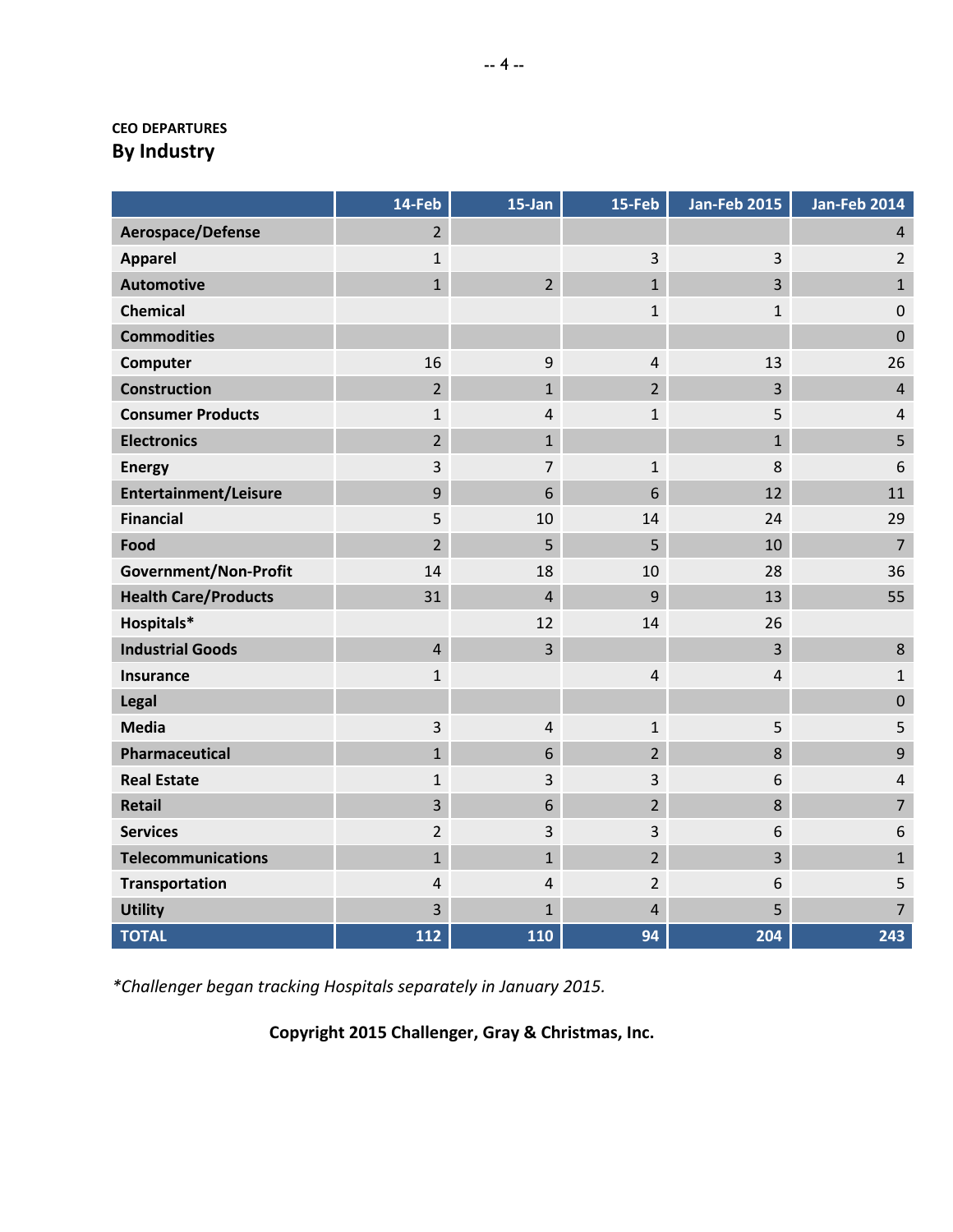## **CEO DEPARTURES By State**

| <b>EAST</b>          | <b>FEBRUARY</b> | $Y-T-D$        |
|----------------------|-----------------|----------------|
| <b>New York</b>      | 7               | 13             |
| Pennsylvania         | 6               | 9              |
| <b>Massachusetts</b> | $\overline{4}$  | 8              |
| <b>New Jersey</b>    | $\overline{2}$  | $\overline{z}$ |
| <b>Connecticut</b>   | 3               | $\overline{z}$ |
| Dist. of Columbia    | $\mathbf{1}$    | 5              |
| <b>Maryland</b>      | $\mathbf{1}$    | $\mathbf{1}$   |
| <b>Rhode Island</b>  | $\mathbf{1}$    | $\mathbf{1}$   |
| <b>New Hampshire</b> | $\mathbf{1}$    | $\mathbf{1}$   |
| <b>Delaware</b>      |                 | 0              |
| <b>Vermont</b>       |                 | 0              |
| <b>Maine</b>         |                 | 0              |
| <b>TOTAL</b>         | 26              | 52             |
|                      |                 |                |
| <b>MIDWEST</b>       | <b>FEBRUARY</b> | $Y-T-D$        |
| <b>Illinois</b>      | $\overline{4}$  | 8              |
| Wisconsin            | $\overline{4}$  | 8              |
| <b>Missouri</b>      | $\overline{4}$  | 8              |
| <b>Kansas</b>        | $\overline{4}$  | 5              |
| <b>Michigan</b>      | $\overline{2}$  | 5              |
| <b>Minnesota</b>     | $\overline{2}$  | 5              |
| <b>Nebraska</b>      | $\overline{2}$  | 4              |
| Ohio                 | $\mathbf{1}$    | 5              |
| Indiana              |                 | $\mathbf{1}$   |

**Copyright 2014 Challenger, Gray & Christmas, Inc.**

**Iowa 1 TOTAL 23 50**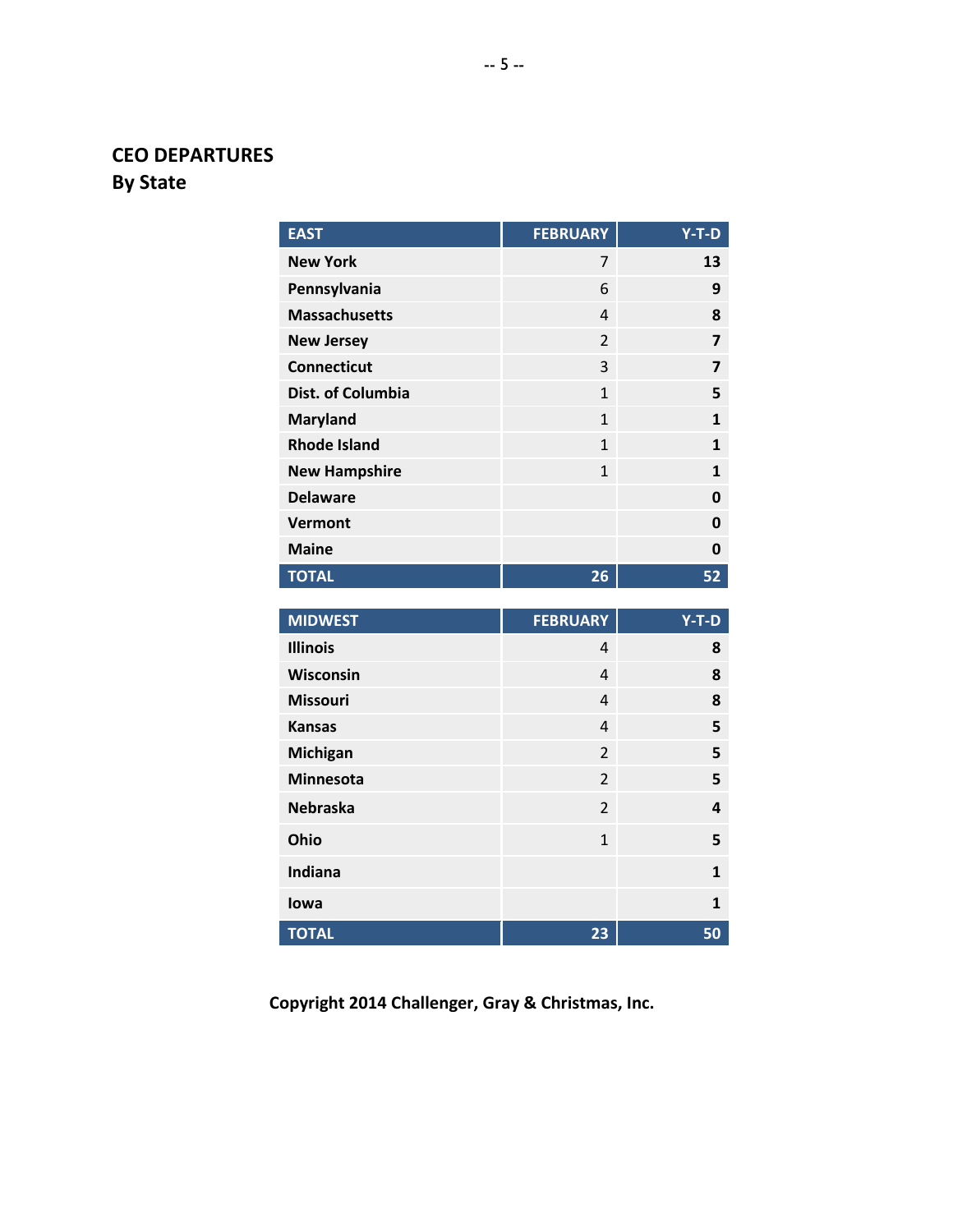## **CEO DEPARTURES By State**

| <b>WEST</b>                 | <b>FEBRUARY</b> | $Y-T-D$        |
|-----------------------------|-----------------|----------------|
| <b>Texas</b>                | 7               | 18             |
| <b>California</b>           | 7               | 13             |
| Colorado                    | 3               | 6              |
| <b>Nevada</b>               | $\overline{2}$  | 3              |
| <b>New Mexico</b>           | $\overline{2}$  | 3              |
| Washington                  |                 | $\overline{2}$ |
| <b>Arizona</b>              | $\mathbf{1}$    | $\overline{2}$ |
| <b>Oklahoma</b>             | $\overline{2}$  | $\overline{2}$ |
| Oregon                      |                 | $\mathbf{1}$   |
| <b>Alaska</b>               |                 | $\mathbf{1}$   |
| Idaho                       |                 | $\mathbf{1}$   |
| <b>South Dakota</b>         |                 | $\mathbf{1}$   |
| <b>North Dakota</b>         | $\mathbf{1}$    | $\mathbf{1}$   |
| Utah                        |                 | $\mathbf 0$    |
| <b>Montana</b>              |                 | 0              |
| <b>Hawaii</b>               |                 | 0              |
| Wyoming                     |                 | 0              |
| <b>TOTAL</b>                | 25              | 54             |
|                             |                 |                |
| <b>SOUTH</b>                | <b>FEBRUARY</b> | $Y-T-D$        |
| <b>Florida</b>              | 7               | 18             |
| N. Carolina                 | 3               | 8              |
| <b>Tennessee</b>            | $\overline{2}$  | 5              |
| <b>Alabama</b>              |                 | 4              |
| Virginia<br>Louisiana       | 3               | 3              |
| S. Carolina                 | $\overline{2}$  | 3              |
|                             | $\mathbf{1}$    | 2              |
| <b>West Virginia</b>        | $\mathbf{1}$    | 2              |
| Georgia                     | $\mathbf{1}$    | 1              |
| Kentucky<br><b>Arkansas</b> |                 | 1              |
|                             |                 | $\mathbf{1}$   |
| <b>Mississippi</b>          |                 | 0              |
| <b>TOTAL</b>                | 20              | 48             |

**Copyright 2014 Challenger, Gray & Christmas, Inc.**